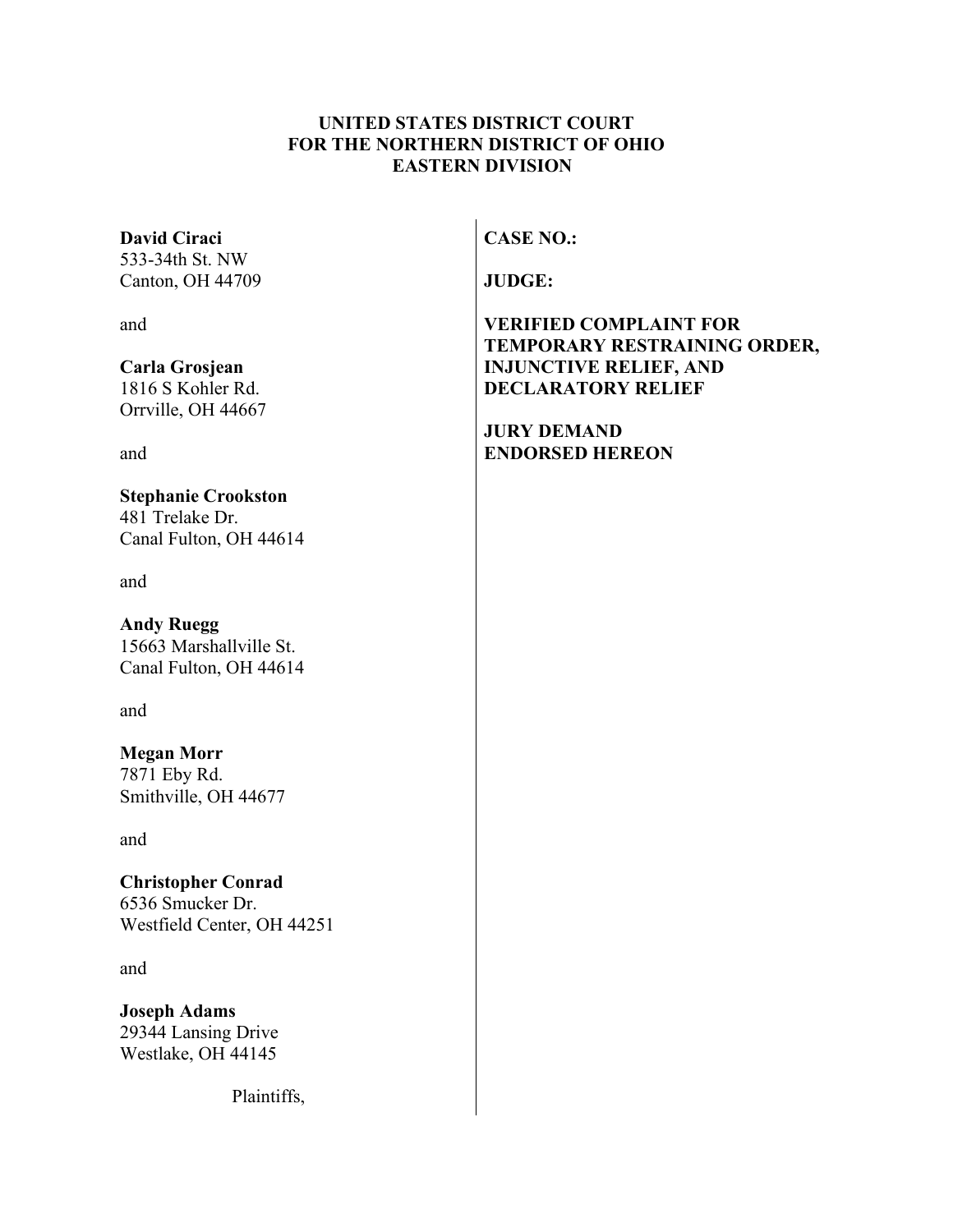-vs.-

**The J.M. Smucker Company**  One Strawberry Lane Orville, Ohio 44667

℅ CT Corporation System 4400 Easton Commons Way, Suite 125 Columbus, OH 43219

Defendant.

For their Complaint against Defendant, Plaintiffs state as follows:

### **INTRODUCTION**

[1](#page-1-0). On September 9, 2021, President Biden issued Executive Order 14042 (the "Order").<sup>1</sup>

- 2. President Biden's Order, while not mentioning injections, required "parties that contract with the Federal Government to provide adequate COVID-19 safeguards to their workers…" *Id*.
- 3. The Order also required that, to the extent permitted by law, all existing and new contracts with the Federal Government, and those of subcontractors, include a clause requiring compliance with the Safer Federal Workforce Task Force (the "Task Force") guidance regarding Covid-19 safeguards.

4. After President Biden issued the Order, the Task Force issued guidance requiring Covid-19 injections. [2](#page-1-1)

5. Task Force guidance called for federal contractor employees to receive a complete round of Covid-19 injections by January 18, 2022, unless legally entitled to an accommodation for medical or religious reasons. *Id*, p. 5.

<span id="page-1-0"></span><sup>1</sup> https://www.presidency.ucsb.edu/documents/executive-order-14042-ensuring-adequate-covid-safety-protocolsfor-federal-contractors [last accessed 11/16/2021]

<span id="page-1-1"></span><sup>2</sup> https://www.saferfederalworkforce.gov/downloads/Draft%20contractor%20guidance%20doc\_20210922.pdf [last accessed 11/16/2021]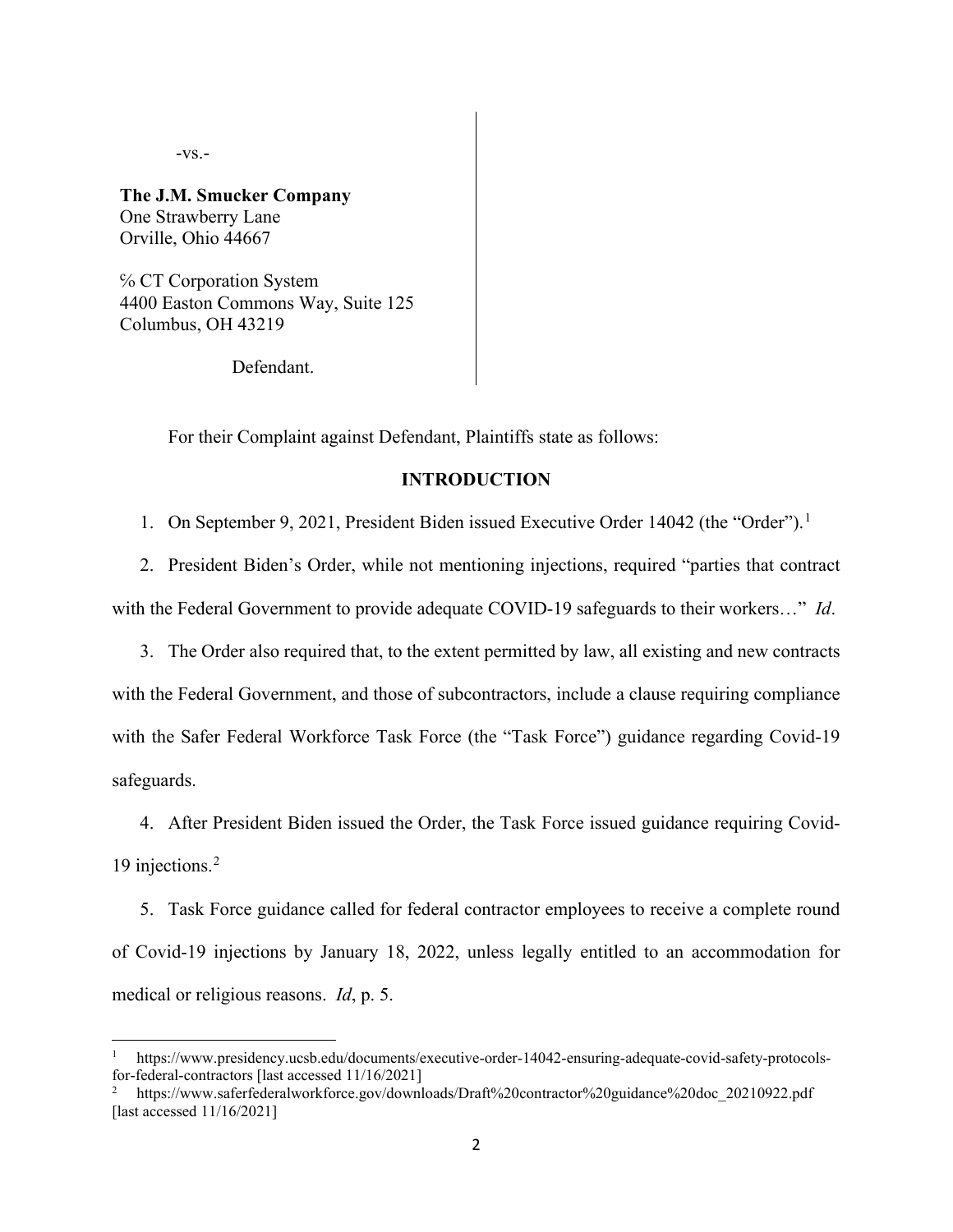6. Around the same time the Federal Government co-opted OSHA to issue a rule requiring employers with over 100 employees to require employees to receive experimental Covid-19 injections.

7. On September 10, 2021, Defendant, The J.M. Smucker Company, informed Defendant's employees that Defendant would require emergency use authorized, non-FDA approved Covid-19 injections as a condition of continued employment. See Exhibit 1, Message from Mark Smucker.

8. The timing of Defendant's injection mandate, i.e., mandate issued the day after the Order, is not mere coincidence. Prior to issuance of the Federal Government's mandates, Defendant had never mandated any vaccine, injection, or other medical procedure as a condition of employment. While Defendant may claim this is purely an internal company policy, the policy was occasioned by the mandates of the Federal Government and the implicit threats that underly those mandates. Thus, the Federal Government's mandates *provide such significant encouragement* that Defendants' actions regarding the Covid-19 injection mandates and exemptions are deemed in law to be that of the government. *Wolotsky v. Huhn*, 960 F.2d 1331, 1335 (6th Cir. 1992).

9. On October 11, 2021, Defendant emailed all employees stating that Defendant's mandate was being implemented due to the "new requirements on COVID-19 workplace safety protocols for federal contractors and subcontractors." See Exhibit 2, Company Communication. This was accompanied by a FAQ specifically referring to the "federal order" several times. See Exhibit 3, "COVID-19 Vaccine Mandate FAQs."

10. As such, Defendants' vaccine mandates are subject to the First Amendment of the U.S. Constitution and 21 U.S.C.§ 360bbb-3 regarding the right to refuse emergency authorized vaccines.

3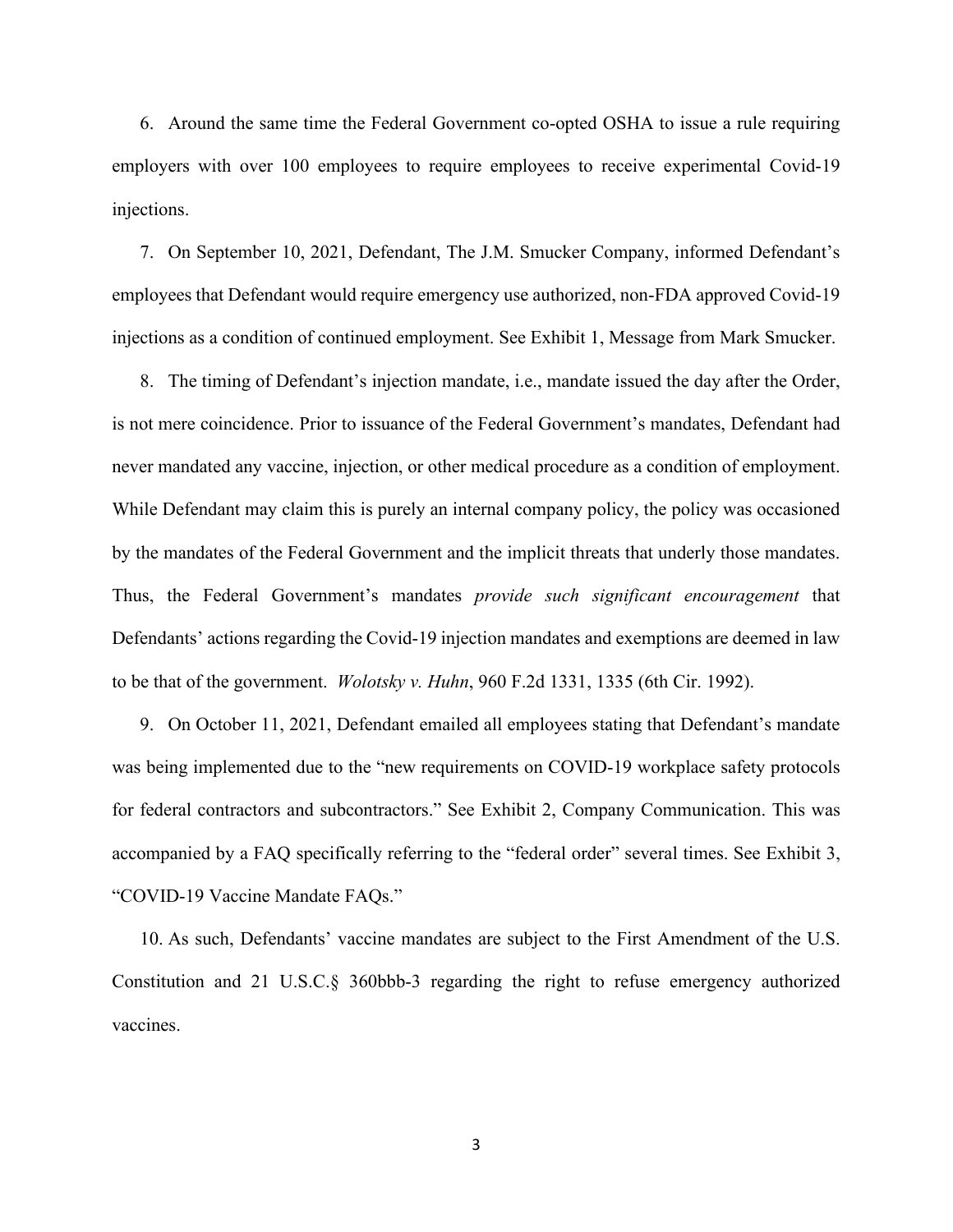11. Defendants violated the First Amendment, and Plaintiffs' right to bodily autonomy and to decline by denying Plaintiffs' requests for religious exemptions and coercing them to take emergency authorized injections as described below.

12. This suit seeks to remedy Defendants' constitutional and statutory violations, and their discrimination against employees who requested religious accommodations.

13. Rather than complying with their obligations under the First Amendment and the United States Code, Defendants threatened to terminate Plaintiffs, or place them on indefinite unpaid leave if they did not receive a Covid-19 injection.

14. Defendants' constitutional and statutory violations, discrimination and retaliation have left Plaintiffs with the choice of taking the Covid-19 injection at the expense of their religious beliefs and health or losing their jobs.

#### **JURISDICTION AND VENUE**

15. This Court has jurisdiction under 28 U.S.C. §§ 1331, 1343, and 42 U.S.C. § 2000e-5 (f)(3).

16. Plaintiffs' claims for declaratory and injunctive relief are authorized by 28 U.S.C. §§ 2201, 2202.

17. Venue is proper under 28 U.S.C. § 1391(b) because the events complained of occurred in this District and Division.

#### **PLAINTIFFS**

18. David Ciraci is a corporate pilot who has been employed with Defendant for over twelve years. He submitted a request for a religious exemption which Defendant denied. Mr. Ciraci has filed a complaint with the EEOC due to Defendant's actions.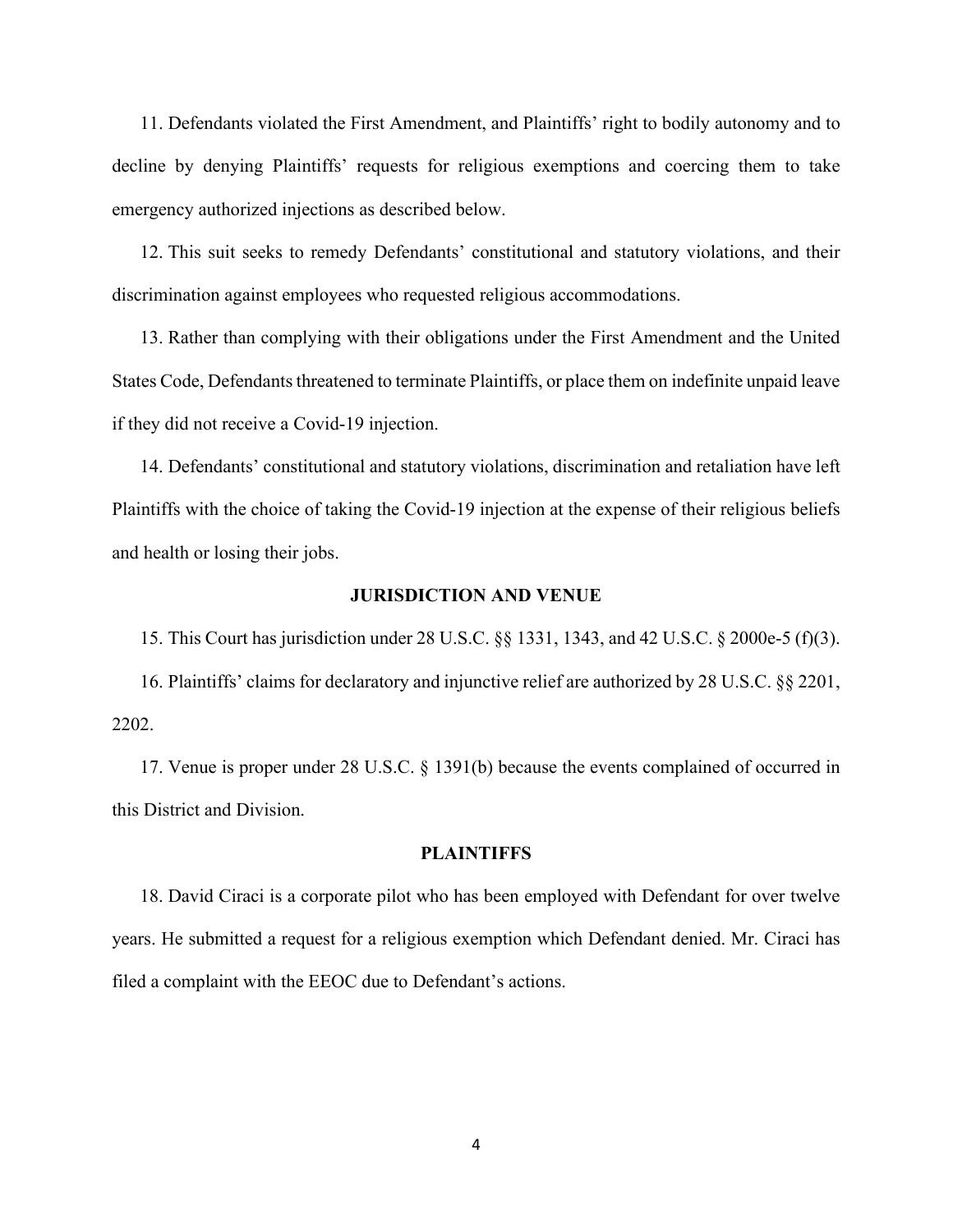19. Carla Grosjean is an accounts payable specialist who has been employed with Defendant for thirteen years. She submitted a request for a religious exemption which Defendant denied. Ms. Grosjean has filed a complaint with the EEOC due to Defendant's actions.

20. Stephanie Crookston is an aircraft scheduler employed by Defendant for nearly four years. She submitted a request for a religious exemption which Defendant denied. Ms. Crookston has filed a complaint with the EEOC due to Defendant's actions.

21. Andy Ruegg is an aircraft mechanic who has been employed with Defendant for seven years. He submitted a request for a religious exemption which Defendant denied. See, for example, Exhibit 4, Ruegg Denial Letter. Mr. Ruegg has filed a complaint with the EEOC due to Defendant's actions.

22. Megan Morr is a senior analyst of procurement operations who has been employed with Defendant for eight years. She submitted a request for a religious exemption which Defendant denied. Ms. Morr has filed a complaint with the EEOC due to Defendant's actions.

23. Christopher Conrad is a director of procurement who has been employed with Defendant for seven years. He submitted a request for a religious exemption which Defendant denied. Mr. Conrad has filed a complaint with the EEOC due to Defendant's actions.

24. Joseph Adams is an aircraft mechanic who has been employed with Defendant for eight years. He submitted a request for religious exemption which Defendant denied. Mr. Adams has filed a complaint with the EEOC due to Defendant's actions.

#### **DEFENDANT**

25. The J.M. Smucker Company is an American manufacturer of jam, peanut butter, jelly, fruit syrups, beverages, shortening, ice cream toppings, and other food products in North America. Defendant is headquartered in Orrville, Ohio.

5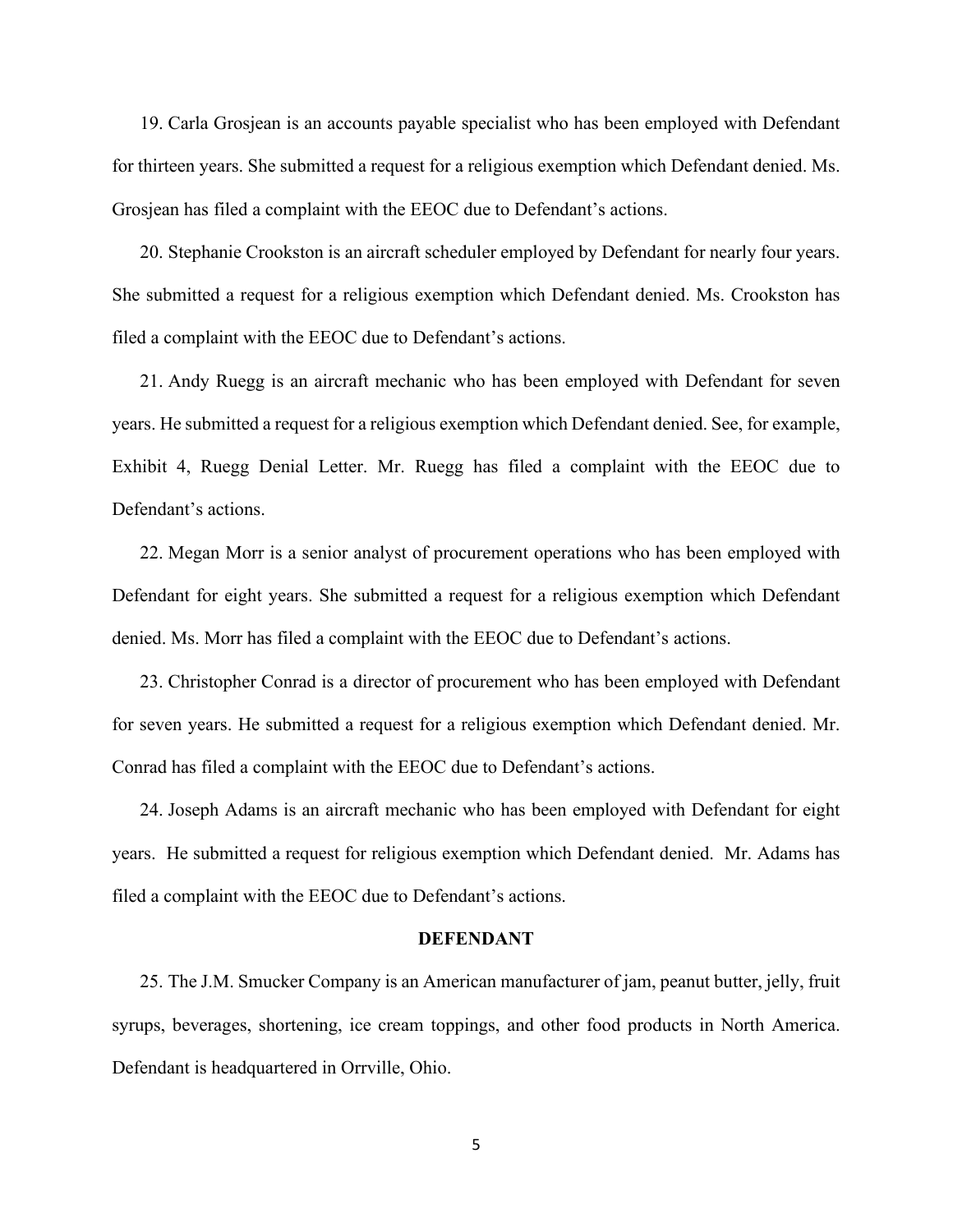#### **FACTUAL ALLEGATIONS**

#### **A. The COVID-19 Pandemic and Response**

26. By spring 2020, the novel coronavirus commonly known as COVID-19 spread world-wide.

27. Since then, at least three separate COVID-19 injections have been developed and authorized for emergency use in the United States. The Food and Drug Administration ("FDA") issued an Emergency Use Authorization ("EUA") for the Pfizer-BioNTech messenger RNA injection on December 1, 2020. One week later, the FDA issued a second EUA for the Moderna mRNA Covid-19 injection. Finally, the FDA issued an EUA for the Johnson & Johnson covid-19 injection on February 27, 2021.

28. On August 23, 2021, the FDA issued full approval for the Pfizer injection called Comirnaty for individuals 16 years of age and older. Pfizer's EUA also remains in place.

29. To date, the FDA has not issued any other injection approvals.

30. Upon information and belief Comirnaty is not available to the general public in the United States.

#### **B. Defendant's Mandates**

31. On or about September 10, 2021, Defendant announced all employees must get a covid-19 injection.

32. When Defendant announced the mandate, it stated that employees could request accommodations for religious or health reasons.

33. Under Defendant's mandate, salaried employees must be "fully vaccinated" by December 16, 2021 or they will be placed on "unpaid leave" as of December 16, 2021 and through the end of January 2022 at which point Defendant "will revisit whether the accommodation has been effective, remains reasonable, and if still needed, whether the company can continue to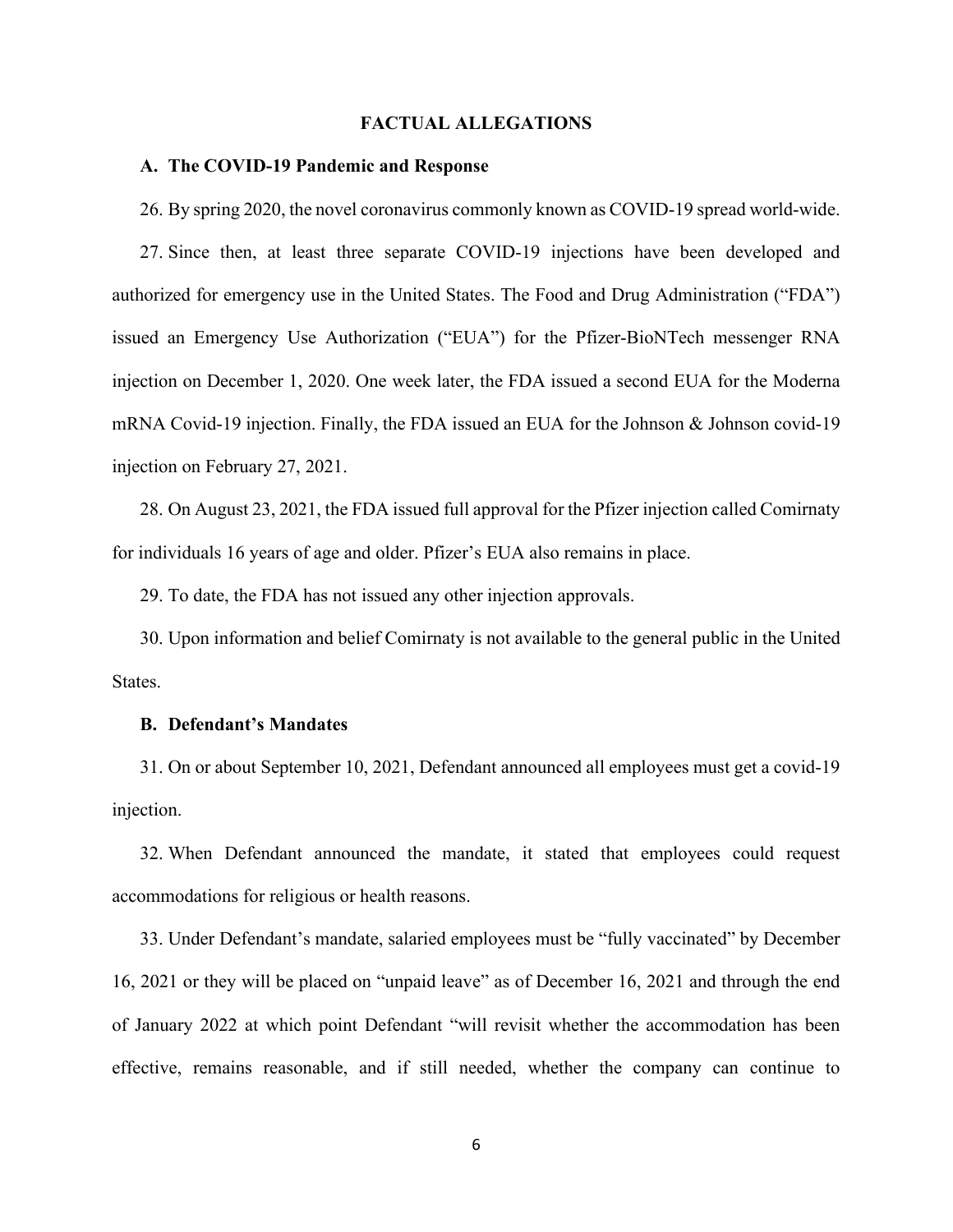accommodate an unpaid leave without undue hardship, and/or whether preferable alternative reasonable accommodations are available. Employees will be contacted prior to the end of their leave." See Exhibit 5, "Unpaid Leave of Absence FAQs."

34. "Unpaid leave" is the only "accommodation" Defendant has considered. Defendant has denied all of Plaintiffs' religious exemption requests.

35. "[L]eave without pay differs very little from termination." *Love v. City of Dallas*, No. 3:96- CV-0532-R, 1997 WL 278126, at \*6 (N.D. Tex. May 14, 1997).

36. A period of 37 days, for example, has been held by the Supreme Court of the United States to be an "adverse employment action." See *Burlington N. & Santa Fe Ry. Co. v. White*, 548 U.S. 53, 72 (2006).

37. Defendants are taking these actions according to the mandates and guidance set forth by the Federal Government; Defendants, though private entities, are federal actors for the purposes set forth herein.

#### **C. Federal law prohibiting religious and disability discrimination and retaliation**

38. The First Amendment and RFRA prohibit burdening the free exercise of religion.

39. Section 564 of the FDCA prohibits coercing the use of emergency authorized "vaccines."

40. Title VII prohibits Defendants from discriminating against employees based on religion. This "include[s] all aspects of religious observance and practice, as well as belief, unless an employer demonstrates that he is unable to reasonably accommodate an employee's . . .religious observance or practice without undue hardship on the conduct of the employer's business." 42 U.S.C. § 2000eU).

41. In other words, "[a]n employer has the statutory obligation to make reasonable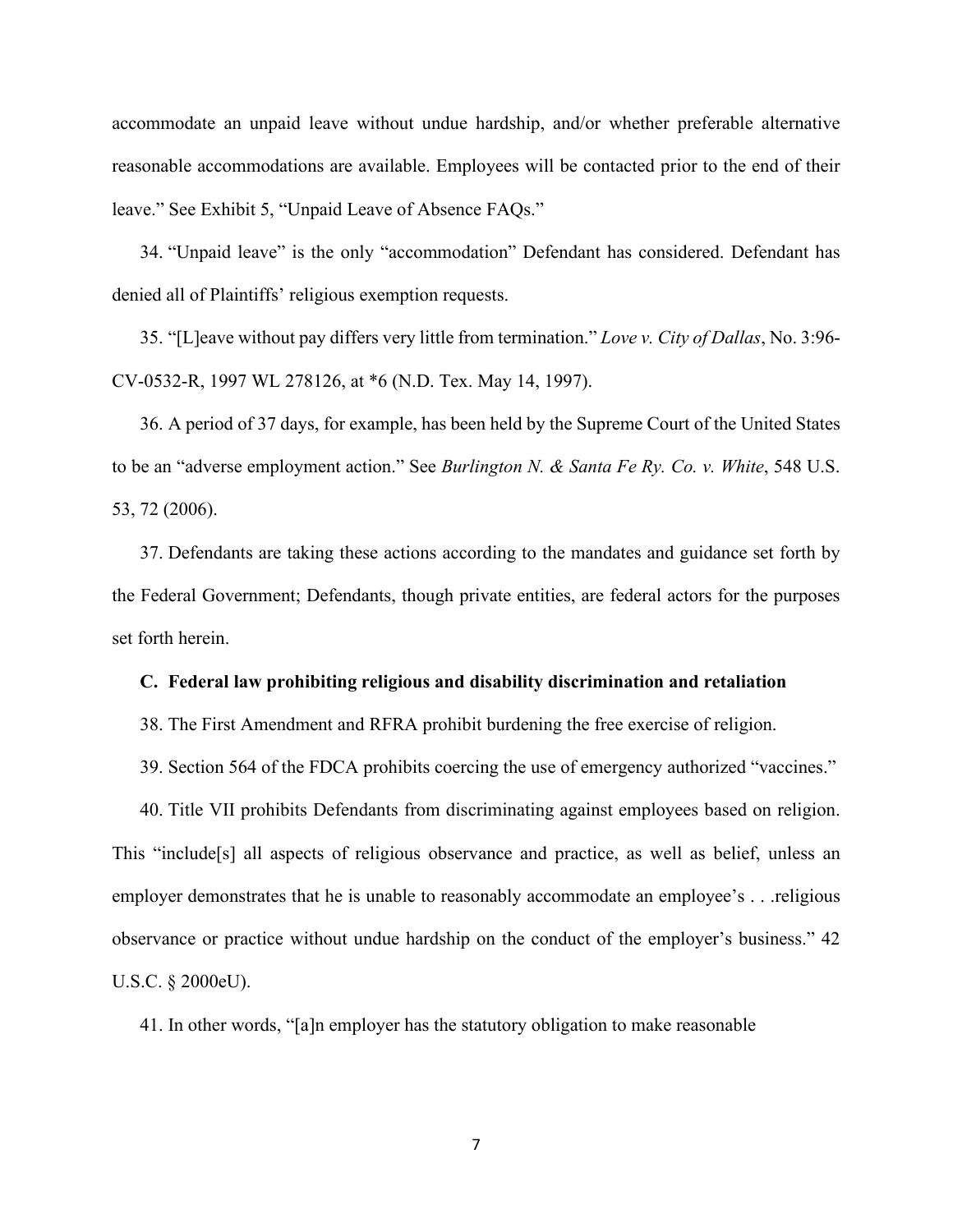accommodations for the religious observances of its employees but is not required to incur undue hardship." *Weber v. Roadway Express,* 199 F.3d 270, 273 (5th Cir. 2000).

42. Title VII also prohibits Defendant from retaliating against employees for engaging in protected activity. *See Davis v. Dallas Area Rapid Transit,* 383 F.3d 309, 319 (5th Cir. 2004).

43. Similarly, under the ADA, Defendant may not discriminate against a qualified individual on the basis of disability.

44. Such discrimination includes "fail[ing] to make 'reasonable accommodations to the known physical or mental limitations of an otherwise qualified individual with a disability . . .

unless . . . the accommodation would impose an undue hardship.'" *Feist v. Louisiana*, 730 F.3d 430, 432 (5th Cir. 2013).

45. Additionally, the ADA makes it unlawful to retaliate against an employee for seeking an accommodation. See 42 U.S.C. § 12203(a).

46. Although Defendant permitted employees to apply for a religious or medical disability exemption and reasonable accommodation, and though the Plaintiff employees did so apply, Plaintiffs' requests were not given due consideration.

47. Defendant failed to engage these employees in any discussion regarding reasonable accommodations.

48. These employees have been advised that they are subject to disciplinary action if they are not "fully vaccinated" by December 16, 2021, and that they will be placed on unpaid leave as of that date.

#### **COUNT I**

**Violation of the Free Exercise Clause of the First Amendment to the United States Constitution and religious discrimination and retaliation, failure to accommodate (Asserted under 28 U.S.C. § 2201, et seq., and Title VII, 42 U.S.C. § 2000e,** *et seq***.)**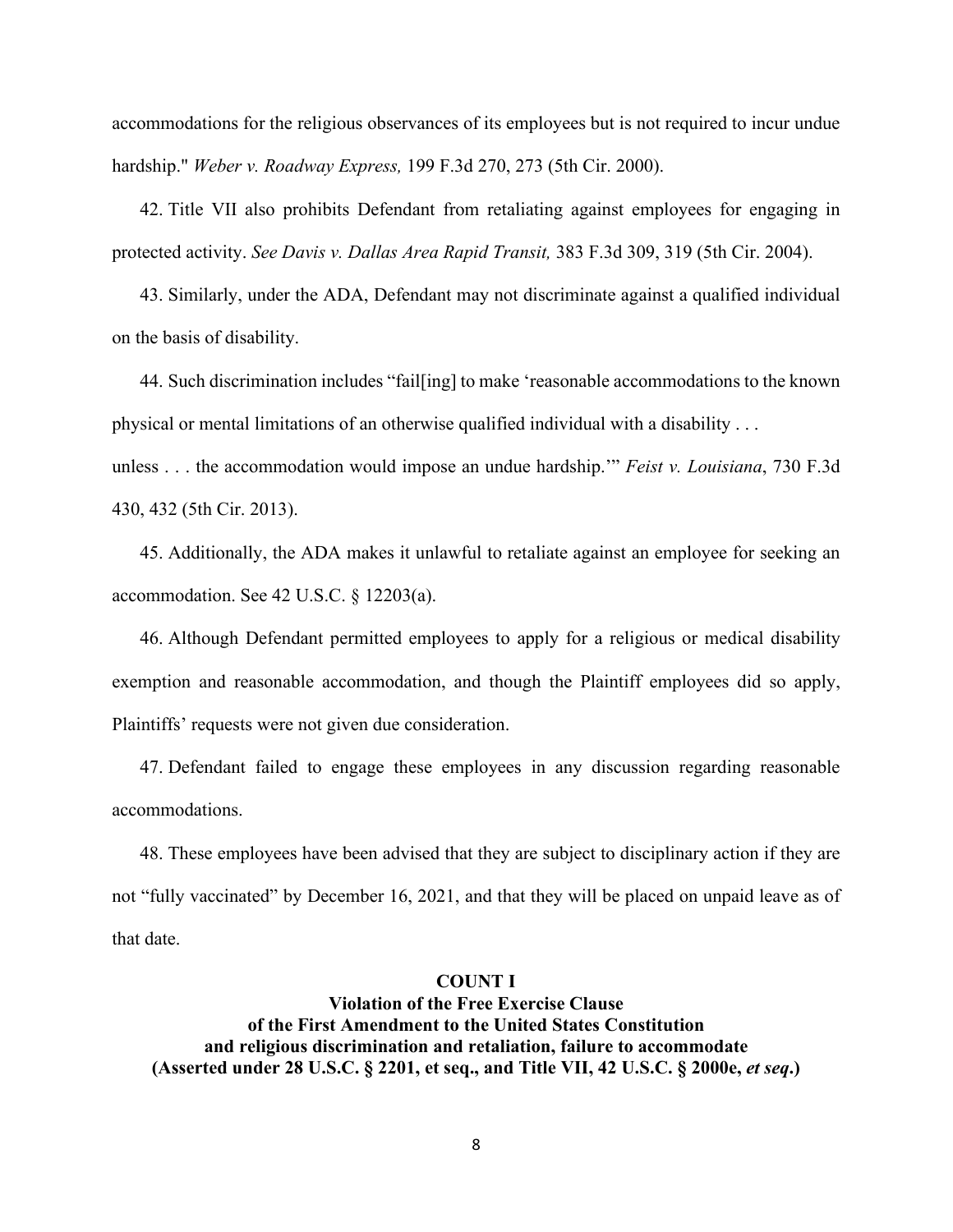49. Plaintiffs restate the foregoing paragraphs as if set forth fully herein.

50. The Free Exercise Clause of the First Amendment to the United States Constitution prohibits the federal government from abridging Plaintiffs' rights to free exercise of religion. The Free Exercise Clause of the First Amendment to the United States Constitution, as applied to the states by the Fourteenth Amendment, prohibits states from abridging Plaintiffs' rights to free exercise of religion.

51. Plaintiffs have sincerely held religious beliefs that prevent them from receiving the covid-19 injections.

52. Plaintiffs engaged in protected activity when they requested (or wanted to request) religious accommodations from Defendant's injection mandate.

53. Defendant responded to Plaintiffs' protected activity by giving the employees the false choice between injection and effective termination.

54. As shown above, Defendant is a governmental actor. Its actions as set forth herein were all undertaken in accordance with policies, practices, customs, and procedures created, adopted, and enforced under color of federal law. Alternatively, Defendant's actions as set forth herein were all undertaken in accordance with policies, practices, customs, and procedures created, adopted, and enforced under color of state law.

55. Defendant's refusal even to attempt to genuinely accommodate Plaintiffs after purporting to entertain their requests for exemptions discriminates against Plaintiffs due to their sincerely held religious beliefs by forgoing any meaningful interactive dialog and by imposing harsh and punitive conditions on them solely because they have sought religious exemptions from the mandate.

56. While Plaintiffs were engaged in a meeting, which was akin to an interrogation, after requesting their exemptions, Defendant's agents made no mention of accommodations nor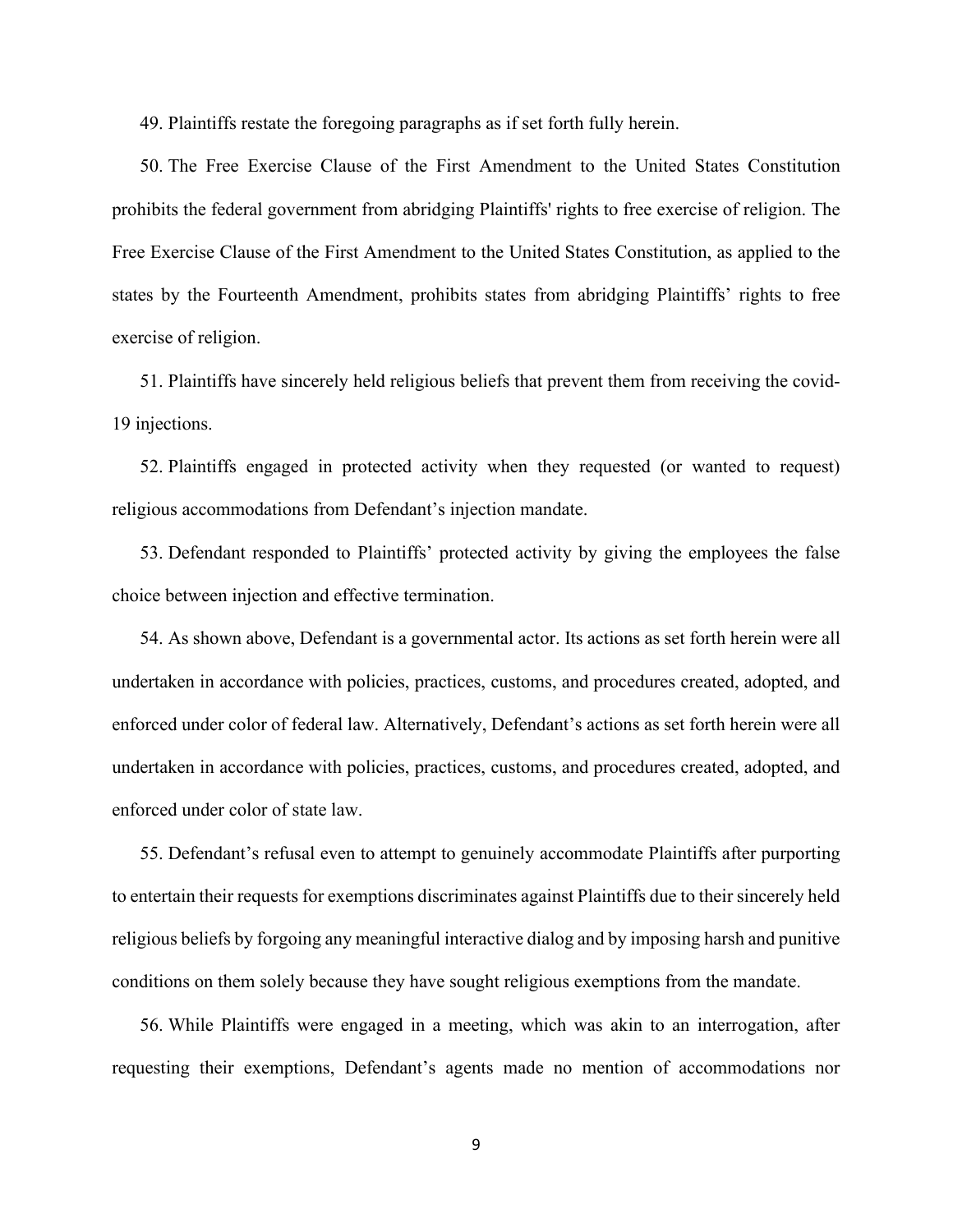inquired as to whether reasonable accommodations could be put in place. The conversation was aimed at disparaging Plaintiffs' religious belief.

57. By failing to engage in a meaningful interactive process or offer any reasonable accommodation, Defendants' discriminatory actions were intentional and/or reckless and in violation of Title VII.

58. Defendant's actions impermissibly burden Plaintiff's sincerely held religious beliefs, compel them to abandon their beliefs or violate them under coercion, and force Plaintiffs to choose between their religious convictions and their continued employment.

59. Defendant's actions strip Plaintiffs of the right to religious exemption by subjecting them to unduly harsh and punitive measures, including placing them on indefinite leave without pay, denying them benefits, opportunities for pay raises or bonuses, and constructively discharging them.

60. Defendant's actions place Plaintiffs in an irresolvable conflict between compliance with the mandate and their sincerely held religious beliefs.

61. Defendant's actions put substantial pressure on Plaintiffs to violate their sincerely held religious beliefs or face loss of their jobs, professional standing, reputations, and the ability to support their families.

62. There is no legitimate, rational, or compelling interest in Defendant's exclusion of exemptions and accommodations for sincerely held religious beliefs, especially given the following facts: (a) those exempted for reasons of "health" are no less susceptible of contracting and spreading Covid (the prevention of which is the very reason for the vaccine mandate) than those who would be exempted for reasons of religion; (b) the available Covid-19 vaccines are clearly failing to prevent transmission or infection, so that "booster shots" are now being promoted;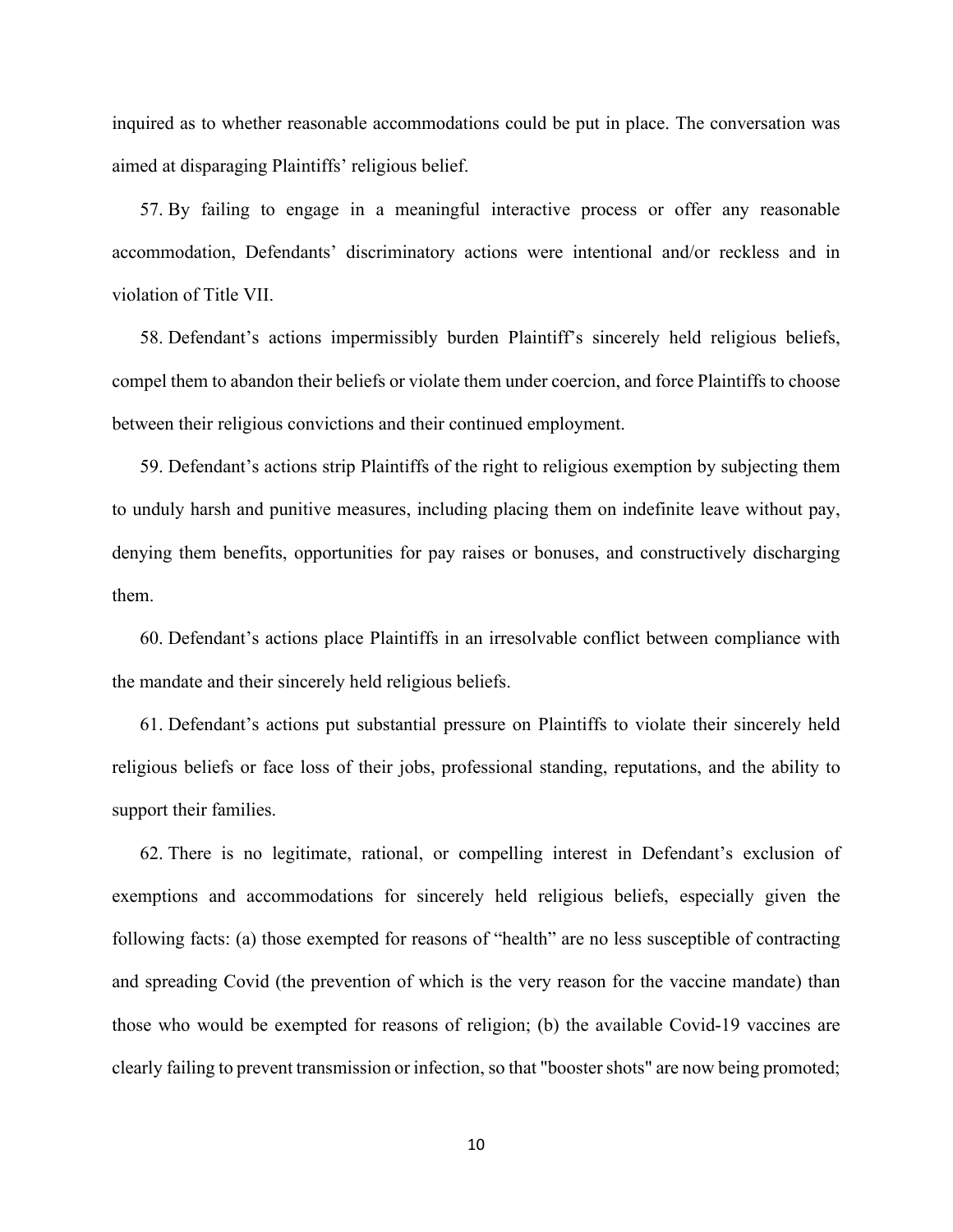(c) even the vaccinated must continue to wear masks as if they were not vaccinated because they can still be infected or infect others; (d) naturally immune persons who have recovered from Covid have superior immunity and do not need vaccination; (e) vaccinating naturally immune people may harm them by causing a hyper-immune response; and (f) some Plaintiffs and many others not before the Court have been working from home for many months, for whom accommodation would cost Defendant nothing.

63. Defendant's denial of genuine accommodations is not the least restrictive means of achieving a government interest, which could be achieved by the protective measures such as masking and testing, and by allowing those working from home to continue doing so.

64. Plaintiffs' religious beliefs and protected activity were the causes of Defendant's adverse employment action.

65. Defendants' actions have caused, are causing, and will continue to cause irreparable harm and actual and undue hardship to Plaintiffs by forcing Plaintiffs to choose between violating their sincerely held religious beliefs or losing their jobs.

66. By retaliating against plaintiffs for engaging in protected activity, Defendants violated Title VII. This violation harmed and continues to harm Plaintiffs.

67. Plaintiffs have filed, or attempted to file,<sup>[3](#page-10-0)</sup> charges with the EEOC complaining of these retaliatory actions. This Court may exercise its equity jurisdiction to grant preliminary injunctive relief to preserve the status quo pending completion of the EEOC's administrative process. See *Drew v. Liberty Mut. Ins. Co.*, 480 F.2d 69, 72 (5th Cir. 1973).

<span id="page-10-0"></span><sup>&</sup>lt;sup>3</sup> The EEOC filing portal has been malfunctioning. When functioning, dates for initial interviews are being scheduled for as late as March 2022.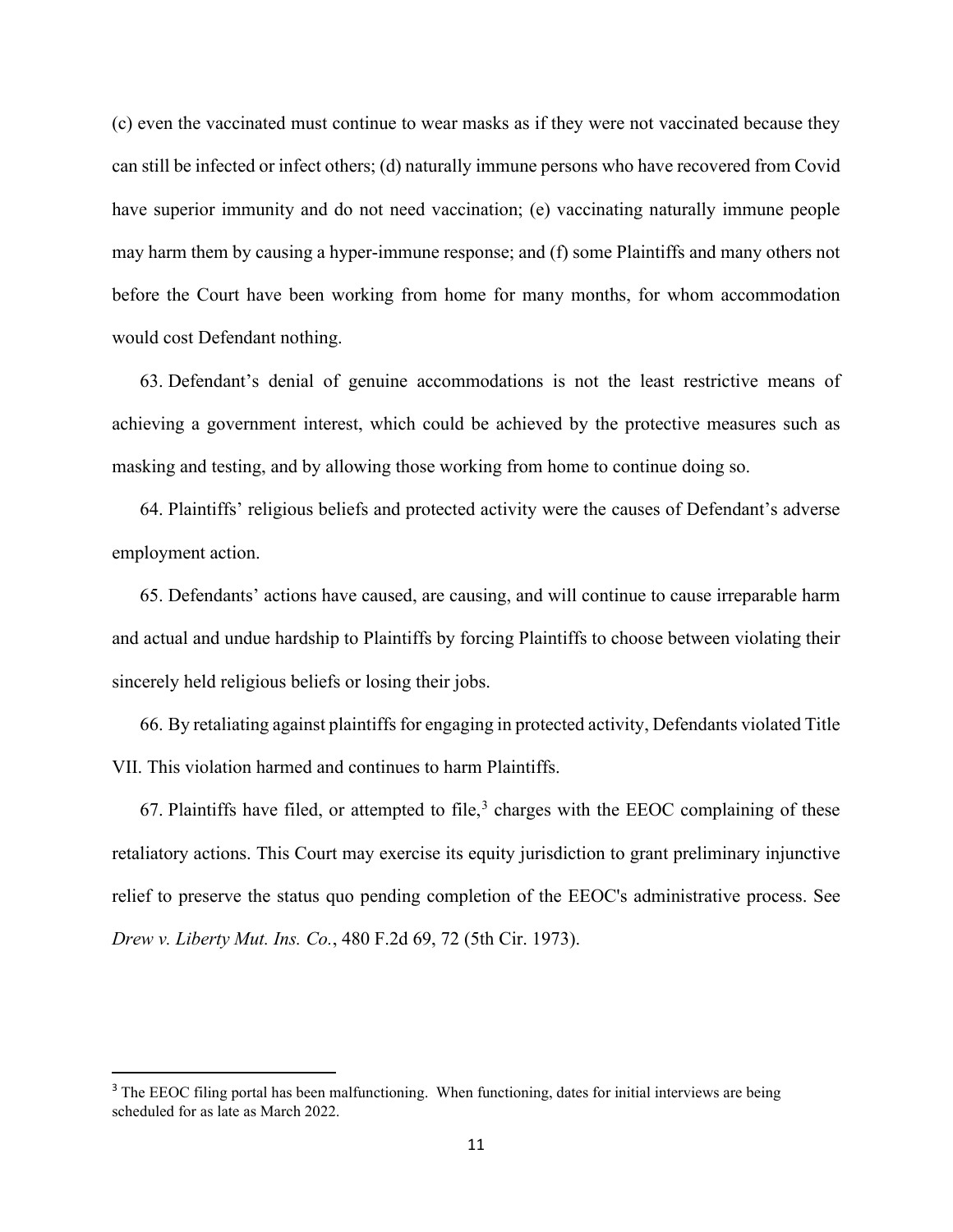68. Plaintiffs have no adequate remedy at law to prevent the continuing violation of their constitutional liberties and sincerely held religious beliefs. Plaintiffs require declaratory and injunctive relief to protect their federally protected right to free exercise of religion.

### **COUNT II Violation of the EUA Statute (Asserted Under 21 U.S.C. § 360bbb-3)**

69. Plaintiffs restate the foregoing paragraphs as if set forth fully herein.

70. The injections available to the general public in the United States are only available under EUAs and are thus subject to the requirements of 21 U.S.C. § 360bbb-3.

71. Under 21 U.S.C. § 360bbb-3, recipients of vaccines available under EUAs must have the right "to accept or refuse administration of the vaccines."

# 72. **There can be no element of coercion in one's decision of whether to take or forego any**

### **"vaccine" that is only authorized for emergency use.**

73. Defendant's mandate strips from its employees the right to refuse the EUA "vaccines."

74. Defendant's mandate is therefore unlawful under 21 U.S.C. § 360bbb-3.

### **COUNT III Declaratory Judgment Act (28 U.S.C. § 2201, et seq.)**

75. Plaintiffs restate the foregoing paragraphs as if set forth fully herein.

76. As described above, an actual controversy exists between the parties about the legality of Defendant's conduct toward Plaintiffs and other of Defendant's employees.

77. A declaratory judgment is necessary and appropriate as it would serve a useful purpose in clarifying and settling the legal issues between the parties and thereby afford relief from the uncertainty and controversy giving rise to this proceeding.

78. Plaintiffs will suffer significant and irreparable harm unless this Court intervenes.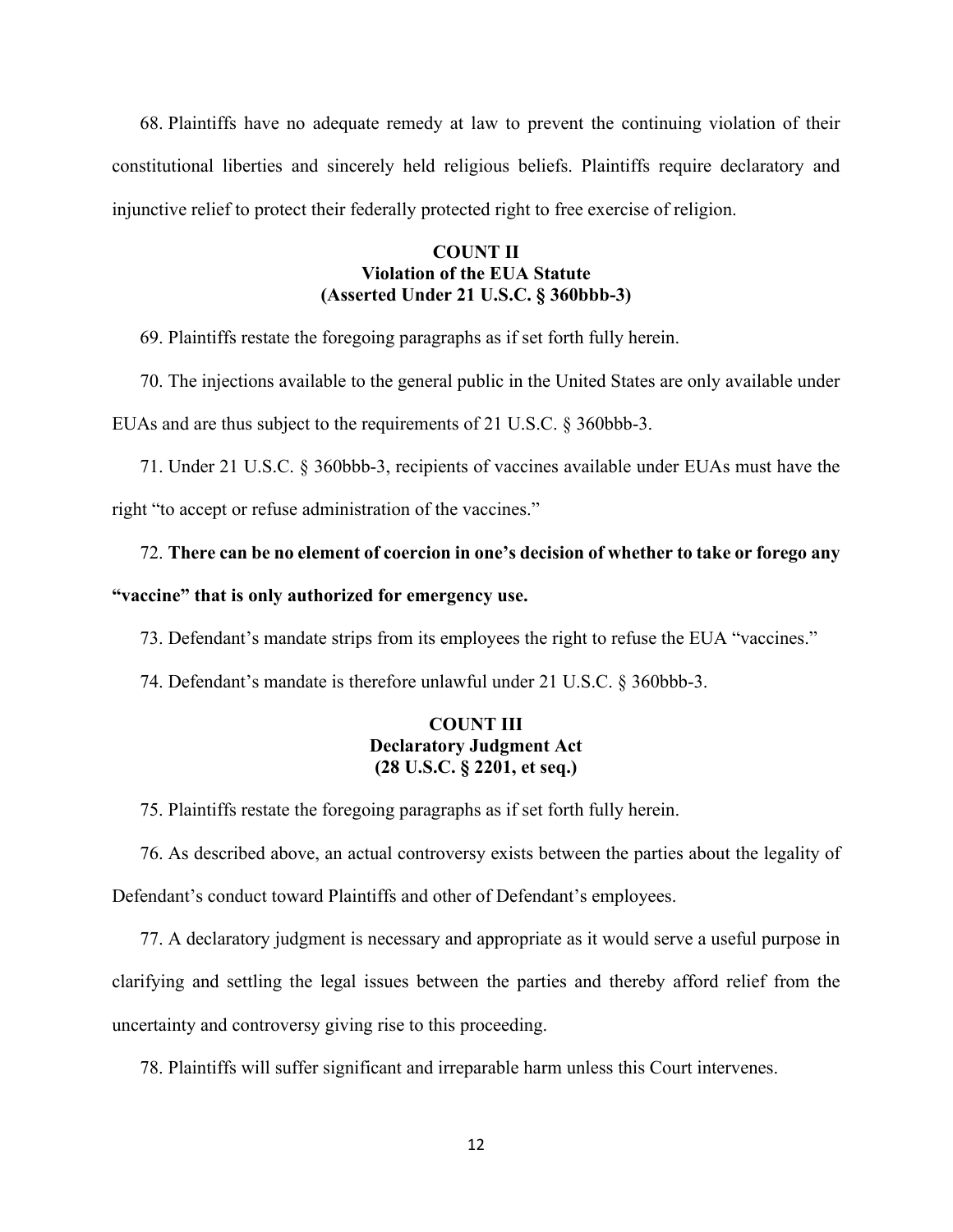### **COUNT IV Injunctive Relief**

- 79. By reason of Defendant's actions, plaintiffs will suffer actual and irreparable injury.
- 80. Plaintiffs have no adequate or speedy remedy at law.

81. No third party will be unjustifiably harmed if an injunction is granted prohibiting enforcement of the Mandate.

- 82. The public interest will be served by prohibiting enforcement of the Mandate.
- 83. Plaintiff's personal health concerns will be protected by injunctive relief.

#### **PRAYER FOR RELIEF**

Plaintiffs request that the Court:

- a. Declare Defendant violated the First Amendment of the United States Constitution, Plaintiffs' rights to bodily autonomy and rights to decline medical treatment, and the EUA Statute by denying Plaintiffs' requests for religious exemptions and coercing them to take emergency authorized injections.
- b. Declare Defendant violated Title VII by failing to engage in a meaningful interactive process in response to requests for accommodations to its covid-19 injection mandates.
- c. Declare Defendant violated Title VII by discriminating against employees by failing to provide reasonable accommodations to their covid-19 injection mandates.
- d. Declare Defendant violated Title VII by retaliating against employees who engaged in protected activity.
- e. Issue a temporary restraining order and/or preliminary injunction, see *Drew,* 480 F.2d at 72, followed by a permanent injunction, enjoining Defendant from terminating or placing on indefinite unpaid leave any employee who has a religious basis for seeking an accommodation. The Court should enjoin such actions until Defendant completes the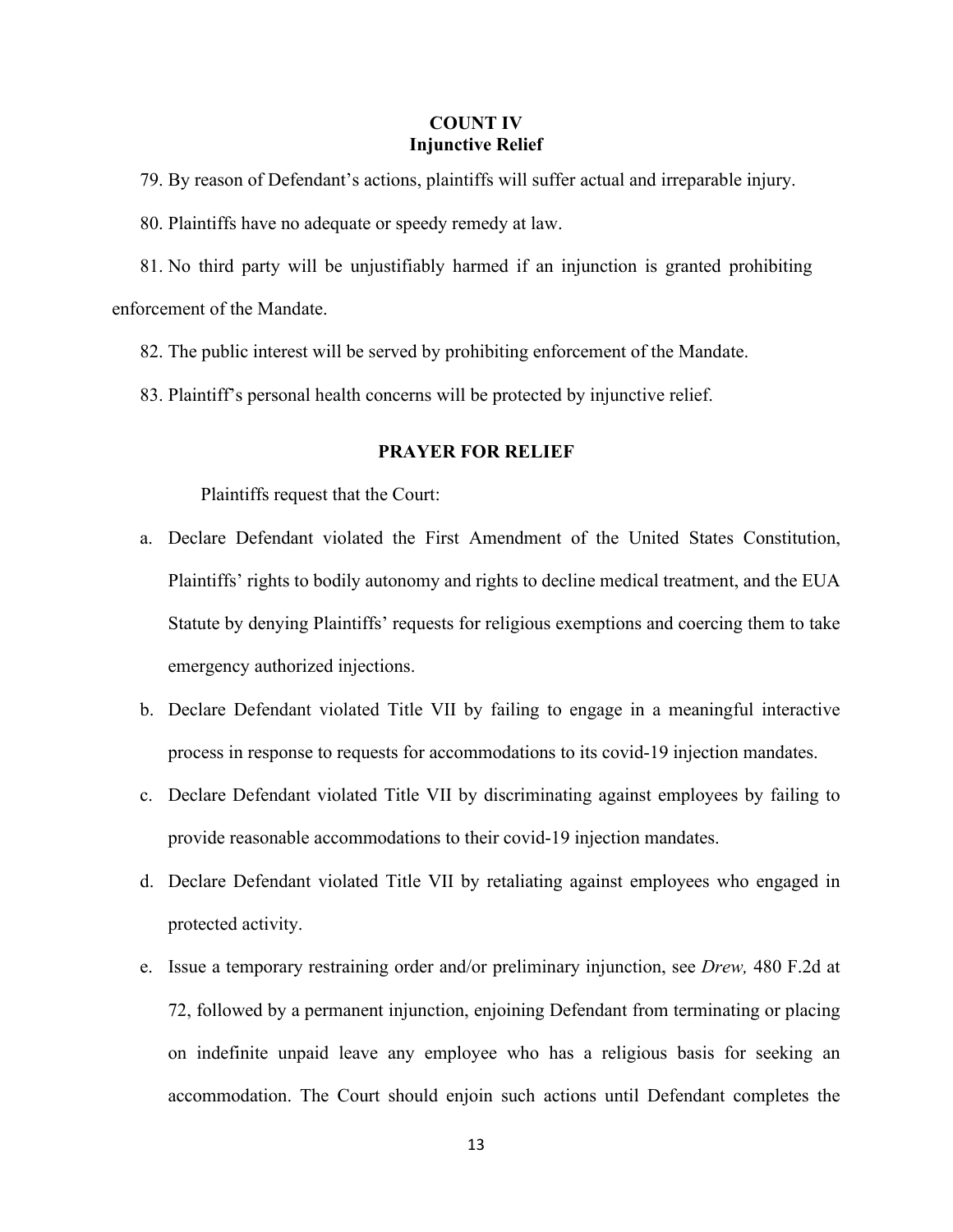interactive process for employees who request an accommodation and Defendant has granted reasonable accommodations as required by federal law.

- f. Award Plaintiffs, and those similarly situated, damages including back pay, reinstatement or front pay, pre-judgment and post-judgment interest, punitive damages, and compensatory damages as applicable.
- g. Award Plaintiffs reasonable attorneys' fees and costs.
- h. Grant any other relief that the Court deems just, proper, and equitable.
- i. Under Federal Rule of Civil Procedure 38, Plaintiffs demand a jury trial on all issues upon which there is a federal right to a jury trial.

Respectfully Submitted,

/s/Warner Mendenhall Warner Mendenhall (0070165) Brian Unger (0096884) Mendenhall Law Group 190 North Union St., Suite 201 Akron, OH 44304 330.535.9160; f 330.762.9743 warner@warnermendenhall.com brian@warnermendenhall.com Attorney for Plaintiffs

### **JURY DEMAND**

A trial by jury is demanded for all issues so triable in this case.

Respectfully Submitted,

 /s/Warner Mendenhall Warner Mendenhall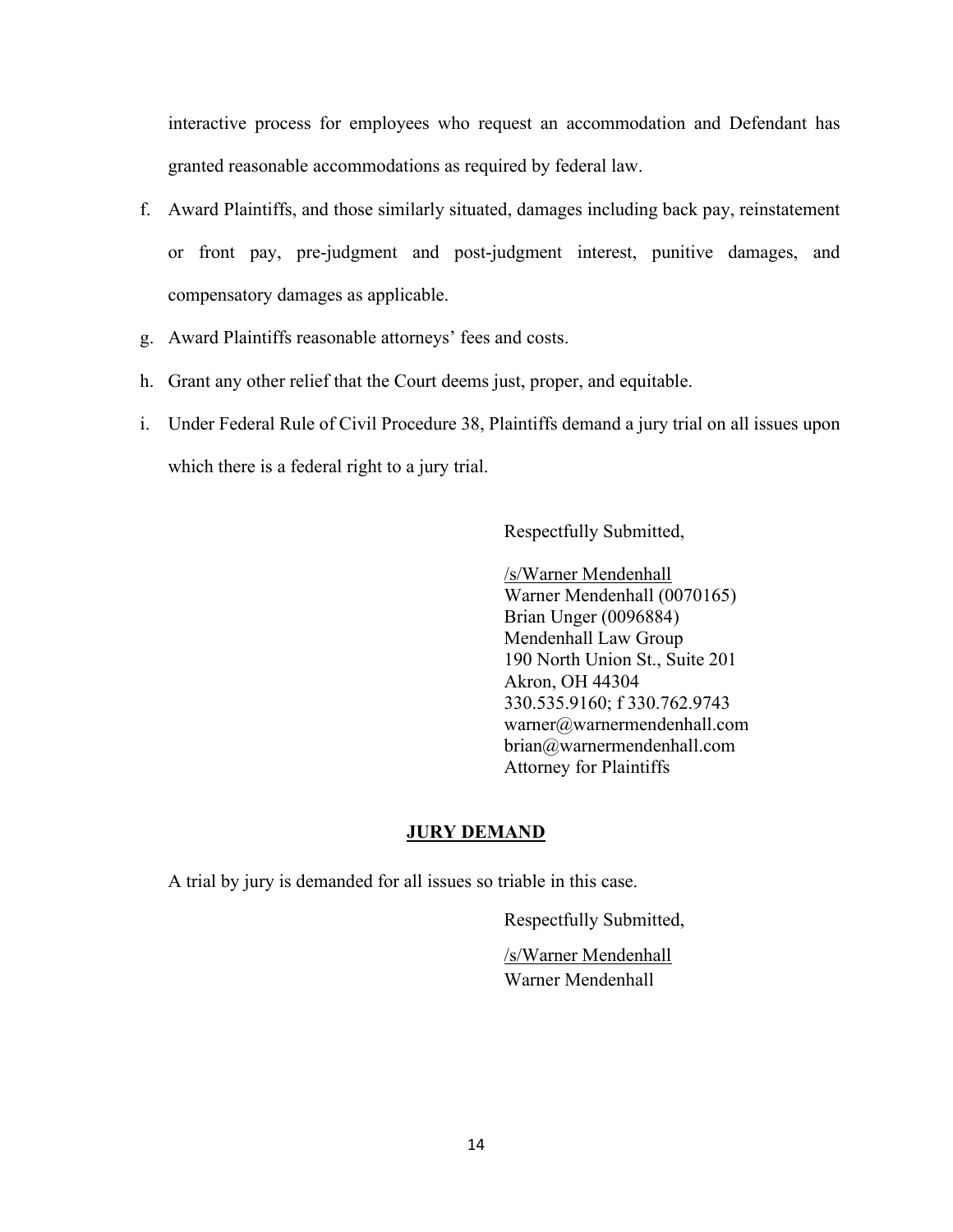Navidy Ciraci

David A Ciraci (Dec 15, 2021 11:45 EST)

Dec 15, 2021

Name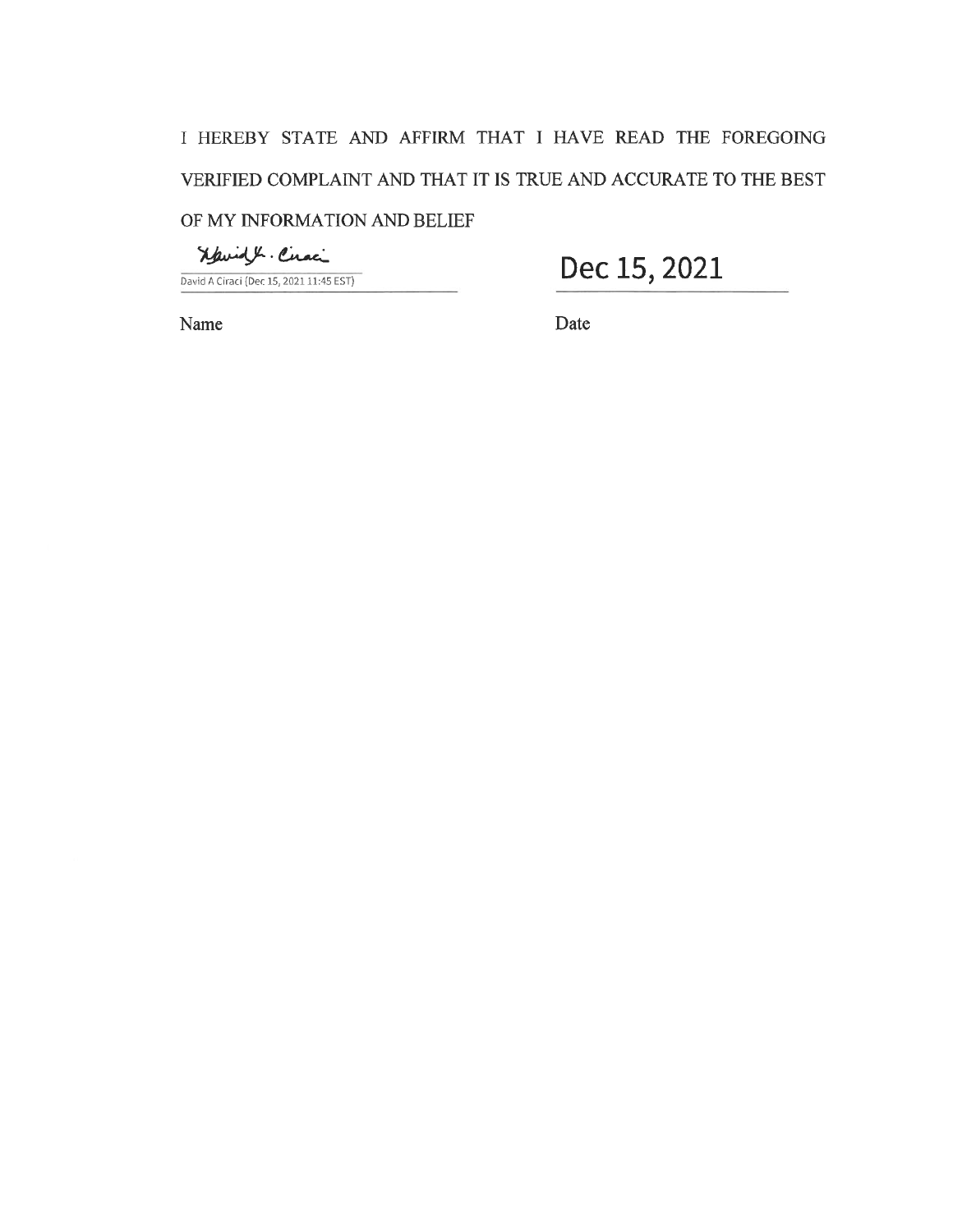parlatt

Dec 15, 2021

Name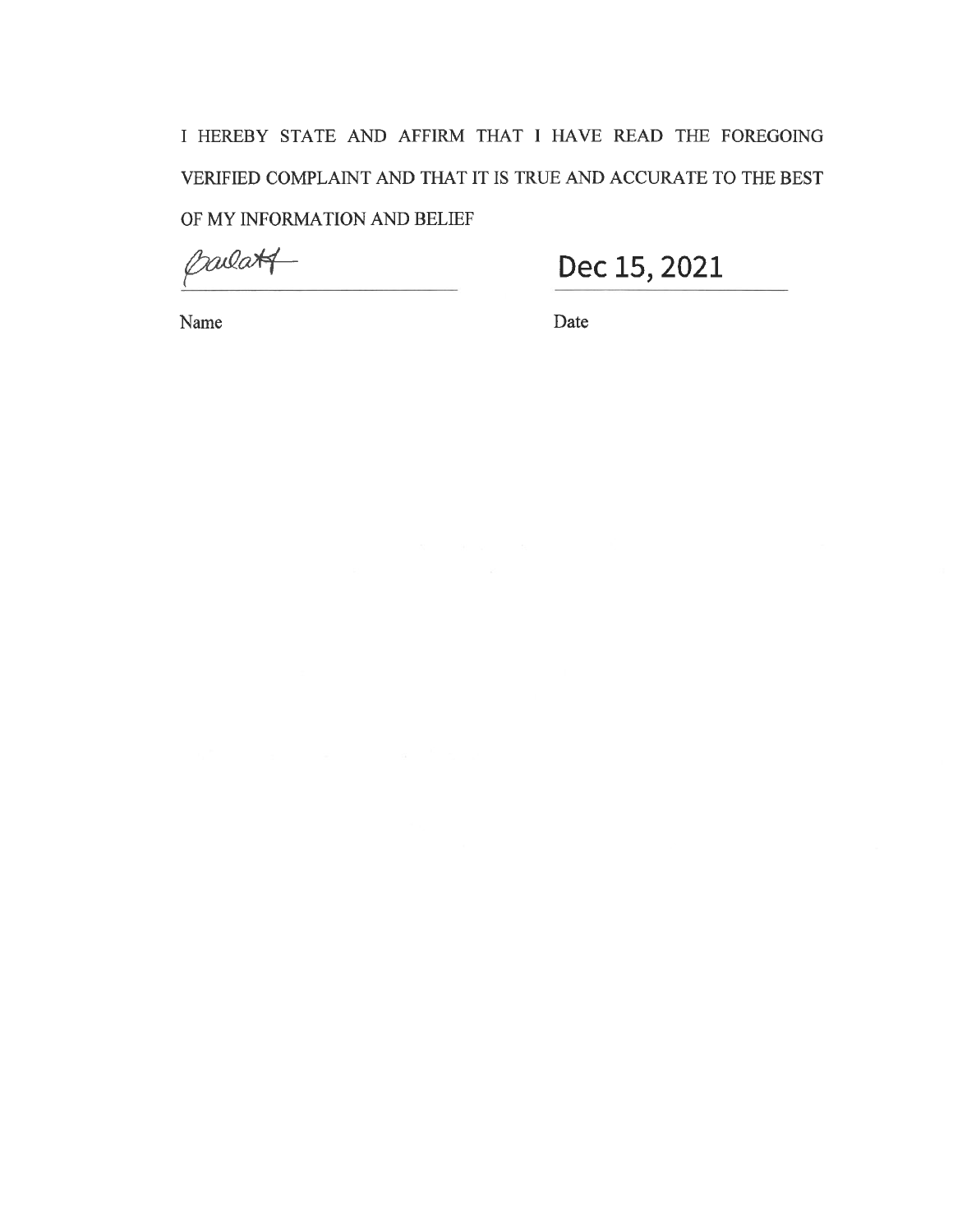State  $\sim$ l Stephanie Crookston (Dec 15, 2021 11:45 EST)

Name

Dec 15, 2021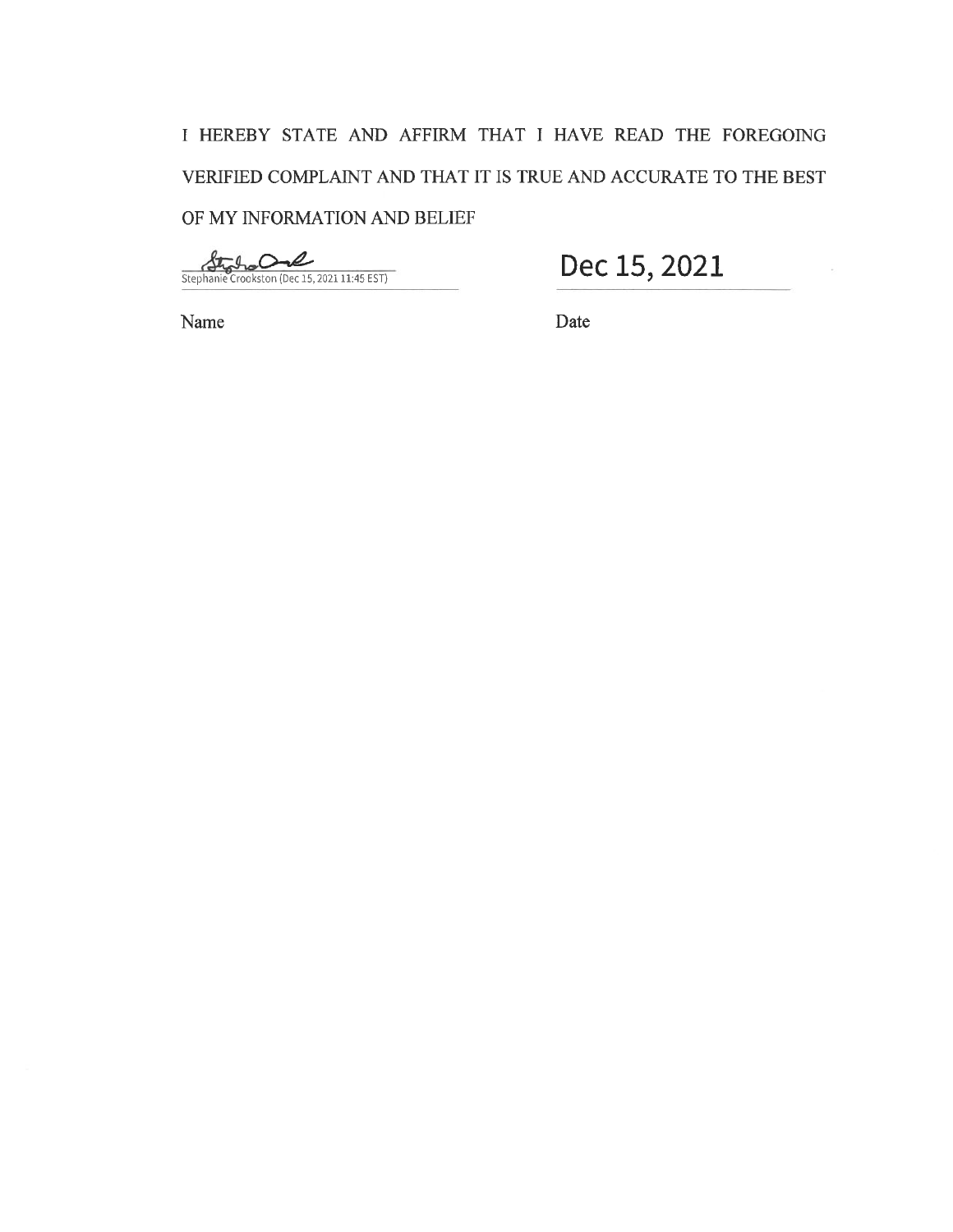ash Andrew S Ruegg (Dec 15, 2021 11:19 EST)

Dec 15, 2021

Name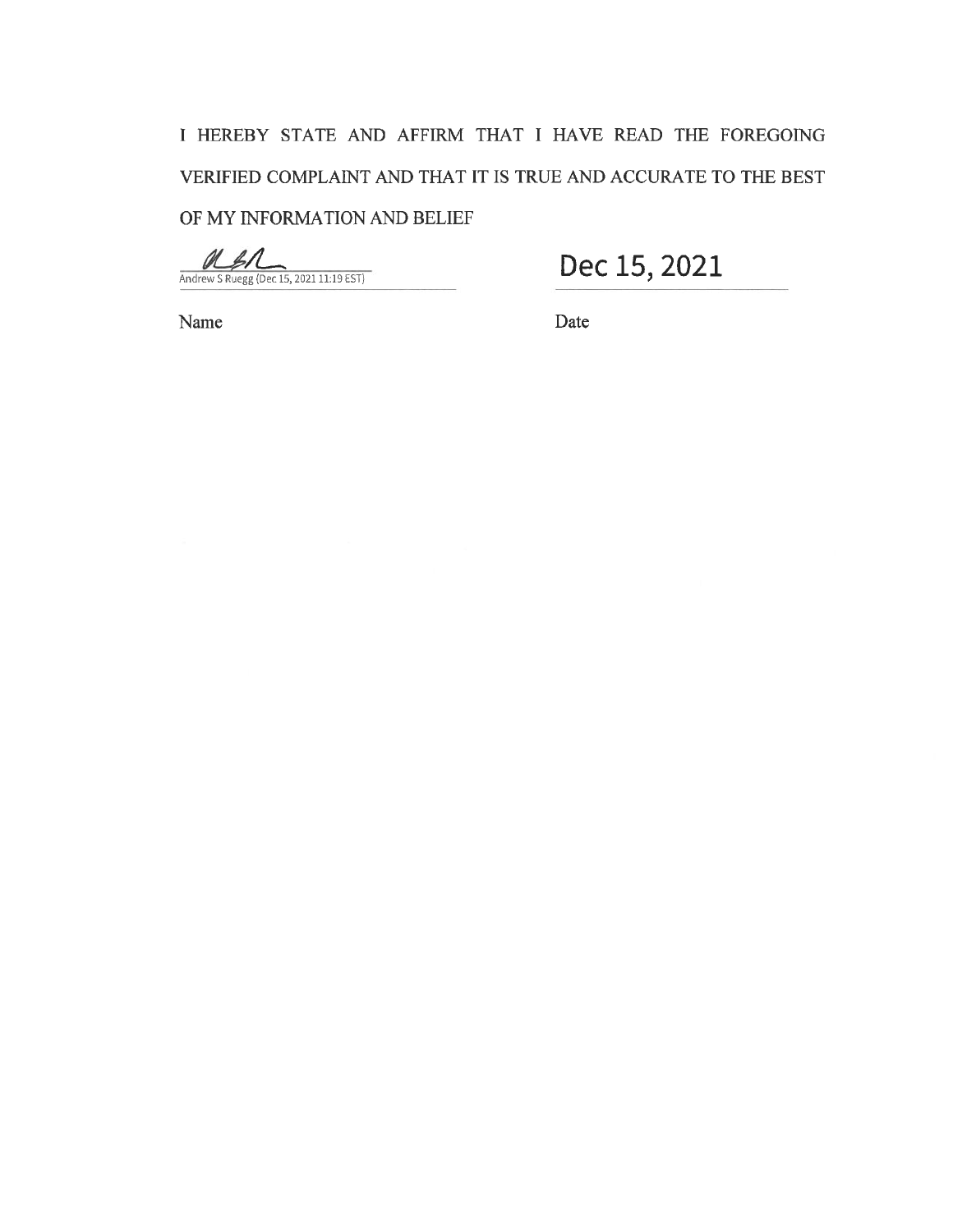**Megan L. Morr (Dec 15, 2021 11:17 EST)** 

Dec 15, 2021

Name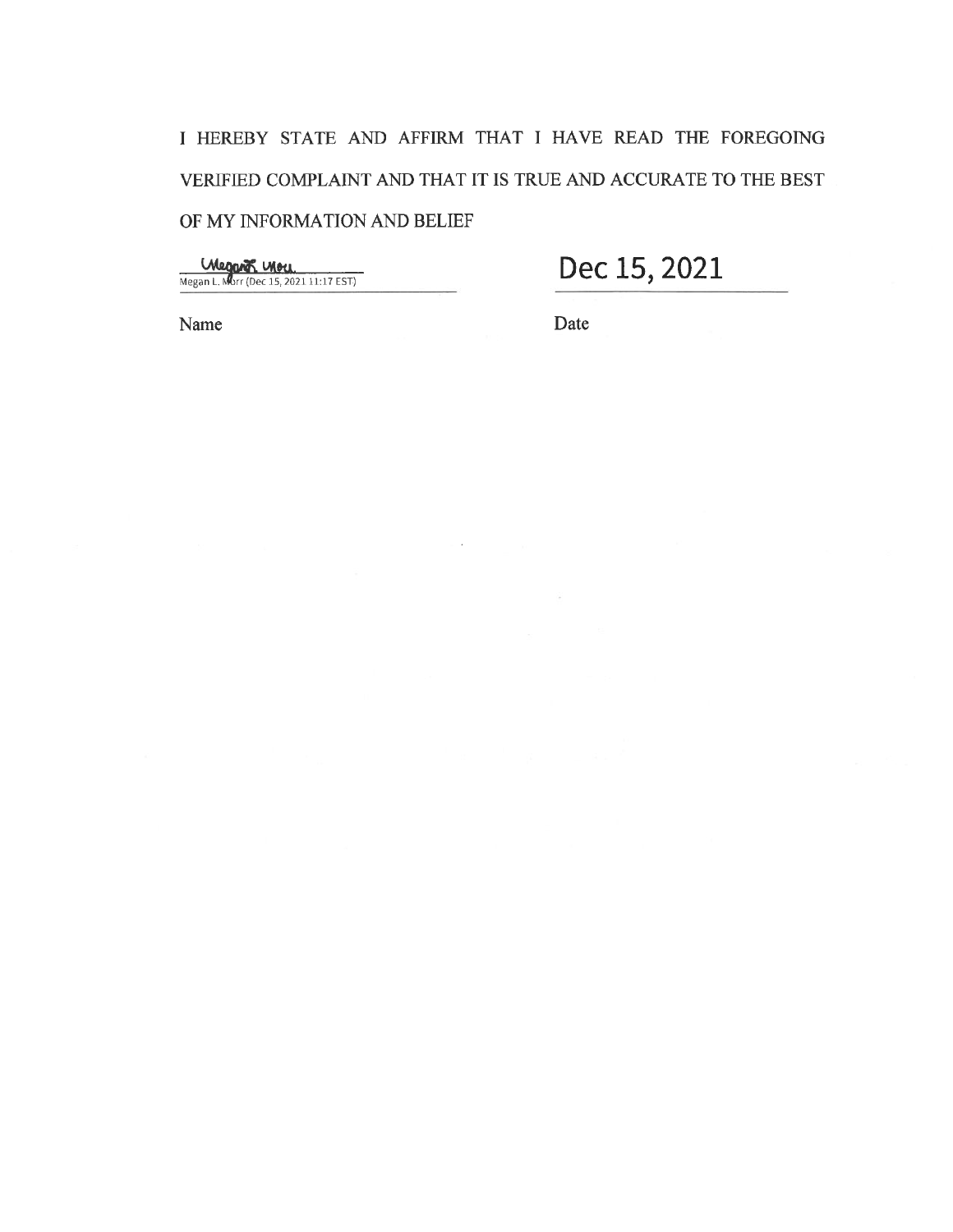$\fbox{Christopher Conrad (Dec 15, 2021 10:18 CST)}$ 

Name

Dec 15, 2021